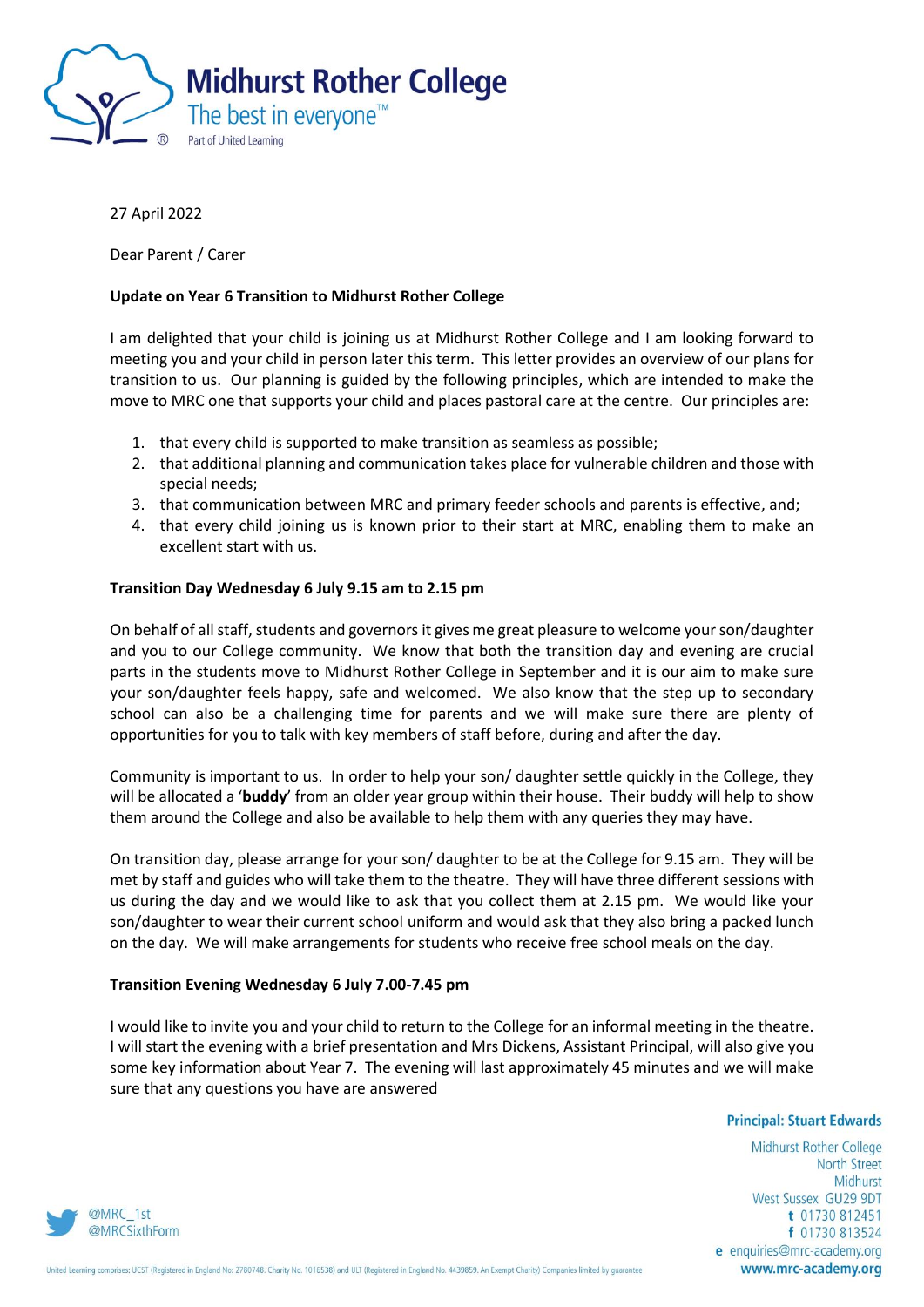As we start to gather your son/daughter's data to assist in the transition process, please be aware that we will be collecting from primary schools the basic student data/information that assists us with enrolling your child as a new entrant. This information is gathered via the school Head teacher or with a key member of the primary school before it is passed to the transition team here at Midhurst. We are already in communication with primary feeder schools about the children coming to us in September and intend to visit your child in their primary school during the summer term. We will talk to teachers as well as looking at SATS results, so that we have good information to use to help us to settle your child and challenge them academically from day one. In the meantime, if you have any concerns at all, please email [accept@mrc-academy.org](mailto:accept@mrc-academy.org) and we will get back to you individually.

# **MRC Parental Childrens' Learning and Well Being Form**

For parents and carers, using the link below, please could you complete our MRC Parental Childrens' Learning and Well Being Form. We understand that starting secondary school can be a very rewarding but challenging experience. We would appreciate your support in getting to know your child as you know them best. The information gathered in this form will help us to support all our new year 7 students.

[https://forms.office.com/Pages/ResponsePage.aspx?id=faTnVVu\\_D0asCx3EsIlaxfz\\_Fe0a3ihPnhE\\_euZ](https://forms.office.com/Pages/ResponsePage.aspx?id=faTnVVu_D0asCx3EsIlaxfz_Fe0a3ihPnhE_euZGCrVUQkNBU0dPSkdKM0FWRkQ0UldOTVlLVlU0US4u) [GCrVUQkNBU0dPSkdKM0FWRkQ0UldOTVlLVlU0US4u](https://forms.office.com/Pages/ResponsePage.aspx?id=faTnVVu_D0asCx3EsIlaxfz_Fe0a3ihPnhE_euZGCrVUQkNBU0dPSkdKM0FWRkQ0UldOTVlLVlU0US4u)

We would be grateful if this form could be completed by **13 May 2022**. If you require any support in completing the documents, please do not hesitate to contact Midhurst Rother College Office.

### **Transition Outreach Activities**

During the summer term, we will be holding virtual taster sessions for your child that are hosted by some of our MRC subject areas. During lockdown we all became well experienced in our use of technology and we will be using this to provide extra taster sessions for your child, as shown below. Your child's school will be sent details of these.

We know that many families choose to send their children to us who live out of catchment. As a result, schools will have the option to participate in our transition sessions as a class or for those where the whole cohort does not transfer to MRC, schools can give the link to parents so that the child may do the sessions at home. Parents will also be able to view this via our website. [https://www.mrc](https://www.mrc-academy.org/information/transition)[academy.org/information/transition](https://www.mrc-academy.org/information/transition)

| Subject   | <b>Week Commencing</b> |
|-----------|------------------------|
| Geography | 23 May                 |
| History   | 6 June                 |
| MFL       | 13 June                |
| Art       | 20 June                |

### **Uniform**

Uniform and being proud to wear our uniform are important to us, as it demonstrates that your child is part of our community. We use Stevensons as our uniform supplier. Stevensons are once again able to offer their pop-up shop at MRC this year. They will visit MRC on Thursday 30 June from 3pm-6pm. They will offer a uniform bundle at a discounted price of **£149** and more details of this will follow in the coming weeks. There are some compulsory branded items that are specific to us and need to be purchased through Stevensons. These include our blazer, tie, skirt and PE kit. Alternatively, all our uniform is available via their website a[t www.stevensons.co.uk](http://www.stevensons.co.uk/) or in the Stevensons shop in Guildford. Other items such as school shoes (which need to be black and polishable), trousers, socks, shirts and blouses can be purchased elsewhere. Please visit our website to see our full policy on uniform and our dress code.